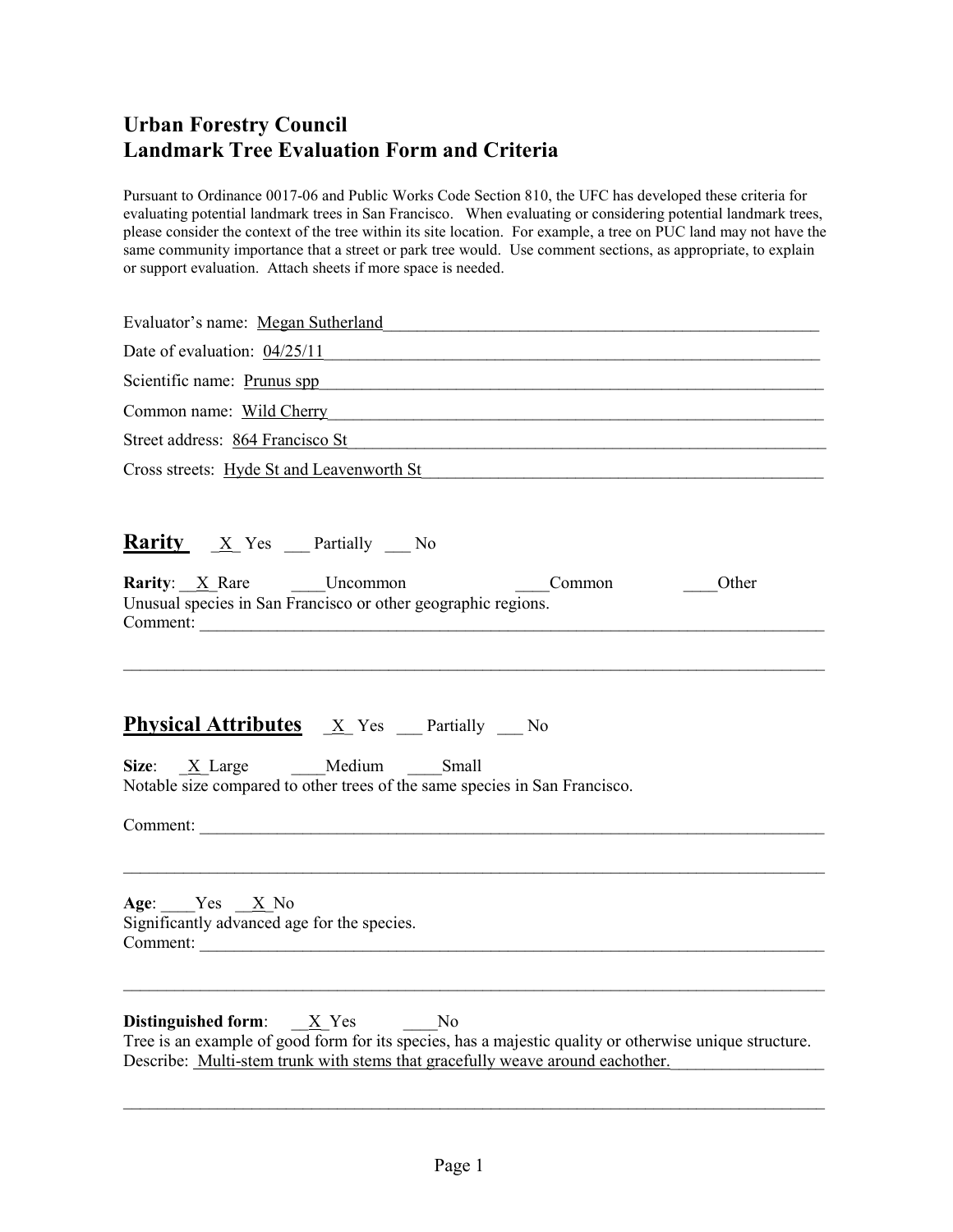| Tree condition: X Good Poor Hazard<br>Consider overall tree health and structure, and whether or not tree poses a hazard<br>Describe: Overall heath is fair to good. Some rot and decay are present in the stems. The stems that<br>weave in and out of each other while aesthetically beautiful, can lead to structural instability and<br>ultimately shorten the life span of the tree.     |  |  |  |  |
|-----------------------------------------------------------------------------------------------------------------------------------------------------------------------------------------------------------------------------------------------------------------------------------------------------------------------------------------------------------------------------------------------|--|--|--|--|
| <b>Historical</b> _ Yes $X$ Partially _ No<br><b>Historical Association:</b> $X$ Yes None apparent<br>Related to a historic or cultural building, site, street, person, event, etc.<br>Describe nature of appreciation: The tree is next to a home designed in 1912.                                                                                                                          |  |  |  |  |
| <b>Profiled in a publication or other media:</b> $Yes$ _ <u>X</u> _Unknown<br>Tree has received coverage in print, internet, video media, etc. Attach documentation if appropriate.<br>Describe coverage: Owner indicated that the tree was listed in a Sunset Magazine article in their<br>application, however, not copy was submitted and I was unable to verify through archive searches. |  |  |  |  |
| <b>Environmental</b> $Y$ es $\underline{X}$ Partially $\underline{N}$<br><b>Prominent landscape feature:</b> Yes<br>$\frac{X}{A}$ No<br>A striking and outstanding natural feature.<br>Describe, attach photo if possible:                                                                                                                                                                    |  |  |  |  |
| Low tree density: __________Low _________Moderate<br>$X$ High<br>Tree exists in a neighborhood with very few trees.<br>Describe:                                                                                                                                                                                                                                                              |  |  |  |  |
| X No<br>This tree in an integral member of a group of trees and removing it may have an adverse impact on<br>adjacent trees.<br>Describe:                                                                                                                                                                                                                                                     |  |  |  |  |
| Visible or Accessible from public right-of-way:<br>Yes<br>X No<br>High visibility and/or accessibility from public property.<br>Describe: Visible from public property/walkway. However, set back from the street a ways and not<br>highly visible. Not accessible to the puble.                                                                                                              |  |  |  |  |

2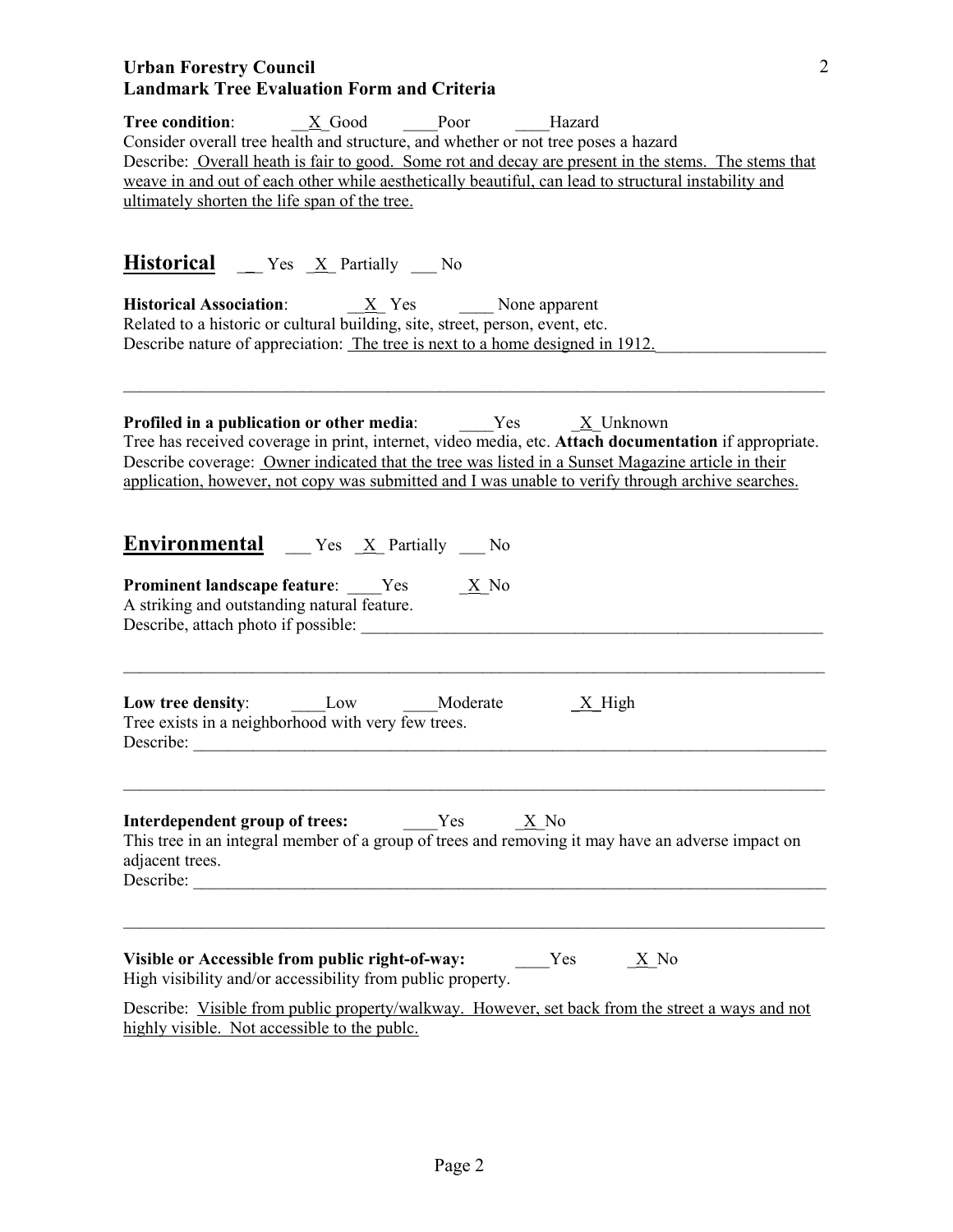| <b>High traffic area:</b> Yes $X \to N$<br>Tree is located in an area that has a high volume of vehicle, pedestrian or bike traffic and has a<br>potential traffic calming effect.                                                                                                         |  |  |  |  |
|--------------------------------------------------------------------------------------------------------------------------------------------------------------------------------------------------------------------------------------------------------------------------------------------|--|--|--|--|
| $Yes$ X No<br>Important wildlife habitat:<br>Species has a known relationship with a particular local wildlife species or it provides food, shelter, or<br>nesting to specific known wildlife individuals.                                                                                 |  |  |  |  |
| <b>Erosion control:</b><br>$\underline{X}$ Yes<br>N <sub>0</sub><br>Tree prevents soil erosion.<br>Describe:                                                                                                                                                                               |  |  |  |  |
| Wind or sound barrier: $X$ Yes<br>N <sub>0</sub><br>Tree reduces wind speed or mitigates undesirable noise.<br>Describe: House and tree are near hilltop. Partial wind block for winds fron NE.                                                                                            |  |  |  |  |
| <b>Cultural</b> __ Yes __ Partially _X_ No<br><b>Neighborhood appreciation:</b> $Y$ es $\underline{X}$ None apparent<br>Multiple indicators such as letters of support, petition, outdoor gatherings, celebrations adjacent or<br>related to tree, etc. Attach documentation:<br>Describe: |  |  |  |  |
| <b>Cultural appreciation:</b><br>Yes<br>$\underline{X}$ None apparent<br>Particular value to certain cultural or ethnic groups in the city.                                                                                                                                                |  |  |  |  |
| Planting contributes to neighborhood character:<br>$\underline{X}$ No<br>Yes<br>Tree contributes significantly to, or represents, neighborhood aesthetic.<br>Describe contribution:                                                                                                        |  |  |  |  |